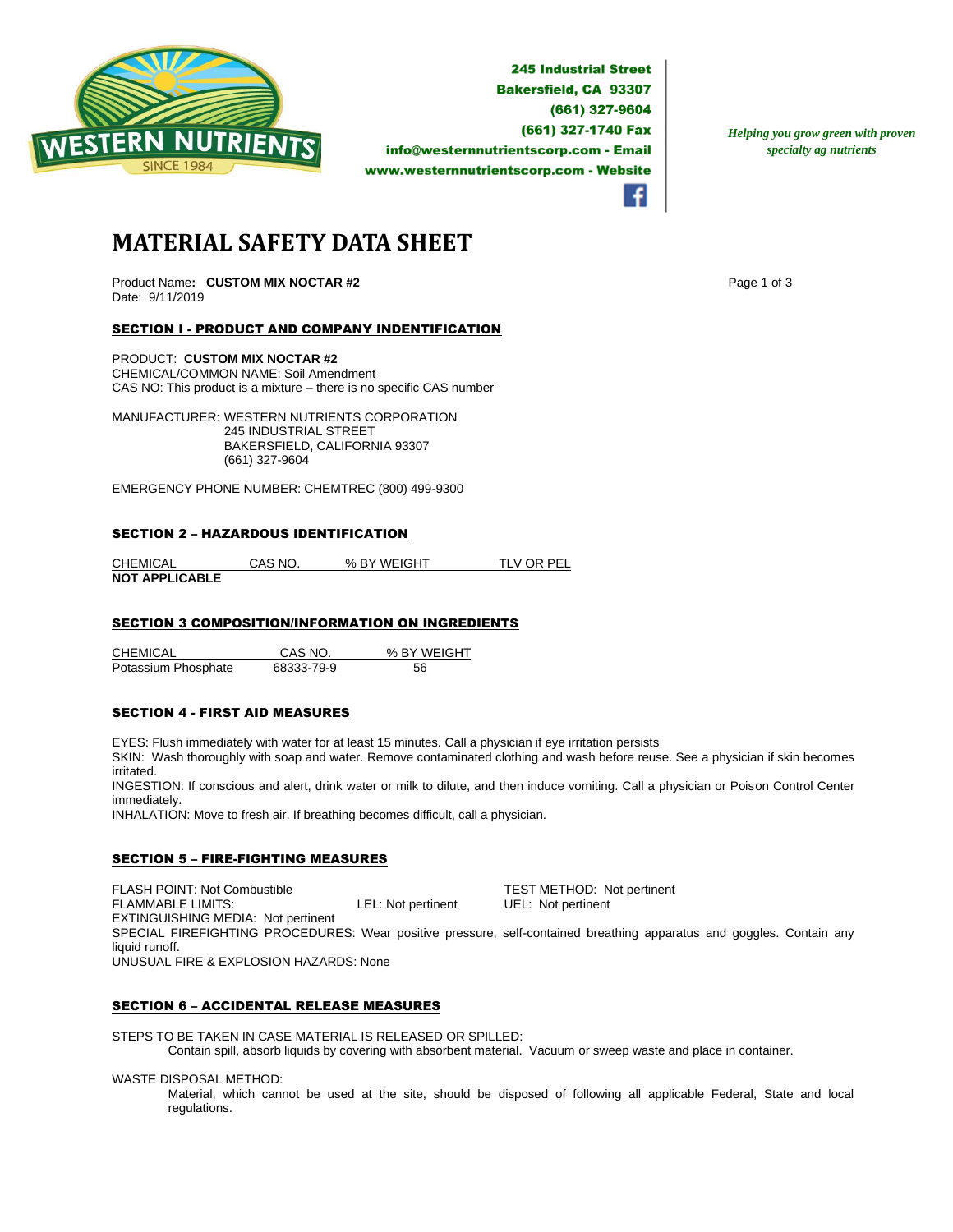

**245 Industrial Street Bakersfield, CA 93307** (661) 327-9604 (661) 327-1740 Fax info@westernnutrientscorp.com - Email www.westernnutrientscorp.com - Website

*Helping you grow green with proven specialty ag nutrients*

Product Name: CUSTOM MIX NOCTAR #2 **Page 2 of 3** Page 2 of 3 Date: 9/11/2019

# **SECTION 7 - HANDLING AND STORAGE**

Store in cool dry area away from children, food, and feed products Protect from freezing Avoid contamination and spills Avoid contact with eyes, skin, and clothing Avoid inhalation Wash hands thoroughly before eating or smoking

## SECTION 8 – EXPOSURE CONTROLS/PERSONAL PROTECTION

EYES: Chemical dust / splash goggles or full-face shield to prevent eye contact. As a general rule, do not wear contact lenses when handling.

SKIN: Impervious gloves and clothes.

RESPIRATORY: Not normally needed. If use generates an aerosol mist or respiratory irritation, use NIOSH-approved dust/mist respirator

VENTILATION: Recommended but no TLV established

OTHER PROTECTIVE EQUIPMENT: Wear clothing consistent for handling and applying fertilizer

## SECTION 9 – PHYSICAL AND CHEMICAL PROPERTIES

APPEARANCE: DARK BROWN LIQUID ODOR: AMMONIA VAPOR PRESSURE: N/A PH: 7.6 VAPOR DENSITY (AIR= 1) : <1.0<br>
WATER SOLUBILITY: Complete, Miscible  $\begin{array}{c} \text{WAYN} = \text{WAYN} \\ \text{WAYN} = \text{WAYN} \end{array}$ WATER SOLUBILITY: Complete, Miscible

SPECIFIC GRAVITY: 1.190

**HAZARD RATING:** HEALTH: 1 REACTIVITY: 0 FLAMMABILITY: 0 [0=Insignificant 1=Slight 2=Moderate 3=High 4=Extreme]

## **SECTION 10 - STABILITY AND REACTIVITY**

STABILITY: Stable Conper Alloys or Calcium CONDITIONS TO AVOID: N/A<br>
INCOMPATIBILITY: Copper Alloys or Calcium CHAZARDOUS DECOMPOSITIC HAZARDOUS POLYMERIZATION: Will not occur CONDITIONS TO AVOID: None known .

HAZARDOUS DECOMPOSITION PRODUCTS: Not known

#### SECTION 11 – TOXICOLOGICAL INFORMATION

NO DATA AVAILABLE

## SECTION 12 – ECOLOGICAL INFORMATION

No data available – non-toxic, no adverse effects